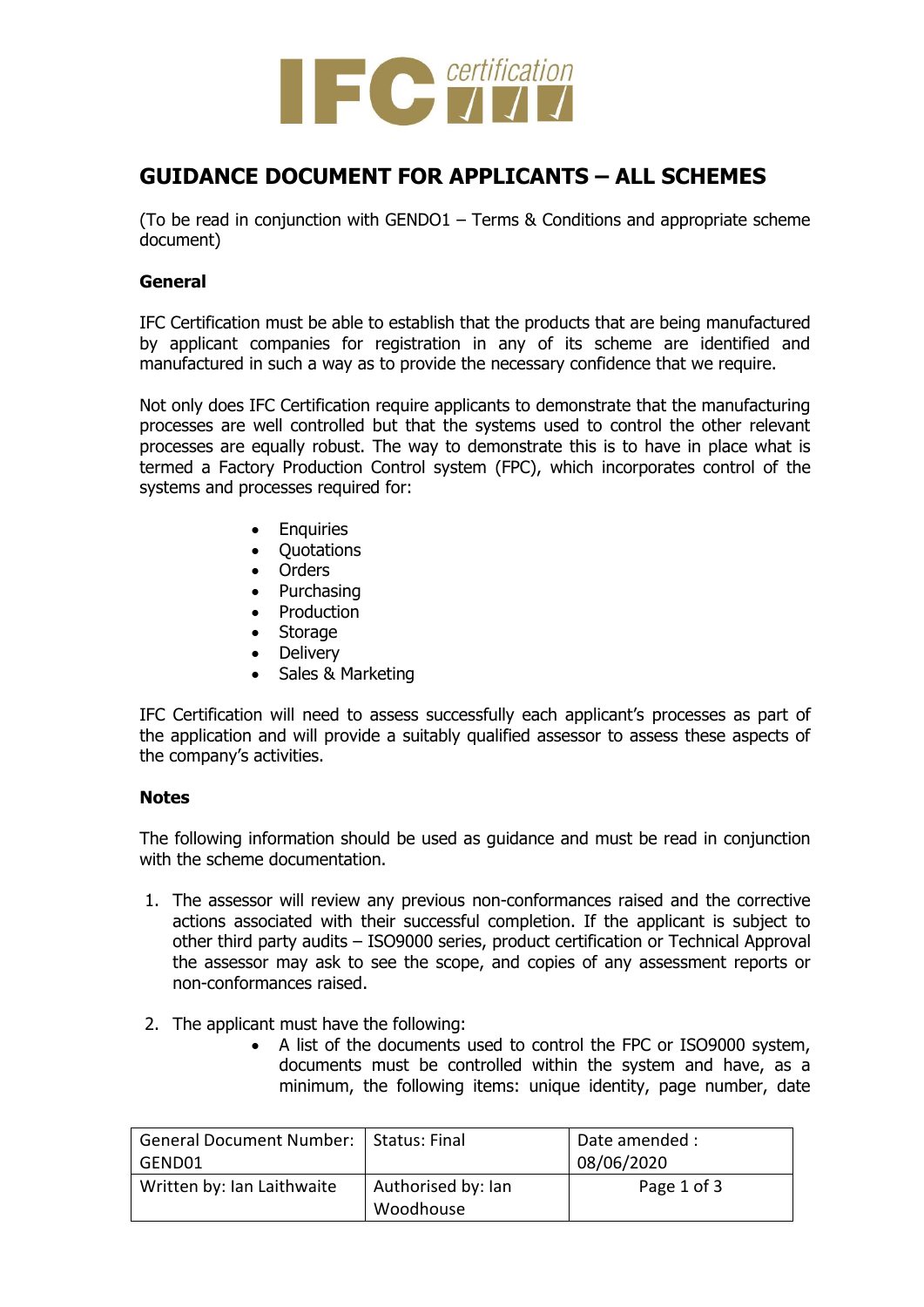

and be authorised for use by a senior member of the management team.

- Control mechanism for the updating and removal of all altered or obsolete documents from the system.
- Documents for the following processes:
	- The handling of enquiries, quotations & orders
	- Review of orders received
	- Production of products
	- Handling, storage & despatch
	- Control of equipment calibration
	- Purchase of raw materials and components
	- Complaint handling
	- Control of non-conforming products or systems
	- Inspection and measurement
	- Use and representation of the Certification work in sales & marketing material
- Retention of records customer orders, raw material or components supplies, manufacturing, customer complaints (including resolution) and quality systems.
- 3. All applicants must demonstrate that they fully control the production of the products being assessed for registration into the scheme. The assessor will need to see on-going manufacture/production and evidence of control procedures of these products and will assess products against the manufacturing criteria used by applicant and in addition any requirements included in the relevant scheme document. All personnel/operatives must be appropriately trained and have training records to demonstrate their ability to operate machinery and processes before being involved in the production of the products.

Other areas that will be assessed are:

- Adequacy of controls & checking of raw material inputs
- Adequacy of the in-process checking
- Final checking/inspection
- Marking of the products and packaging
- 4. All equipment used either in the production/manufacture of products or in the checking of those products must be appropriately calibrated against a National or International Standard. The assessor will need to see that the equipment is registered into the system and that each piece of equipment is suitably marked with its status are subject to a maintenance regime.

| General Document Number:   Status: Final |                    | Date amended : |
|------------------------------------------|--------------------|----------------|
| GEND01                                   |                    | 08/06/2020     |
| Written by: Ian Laithwaite               | Authorised by: Ian | Page 2 of 3    |
|                                          | Woodhouse          |                |